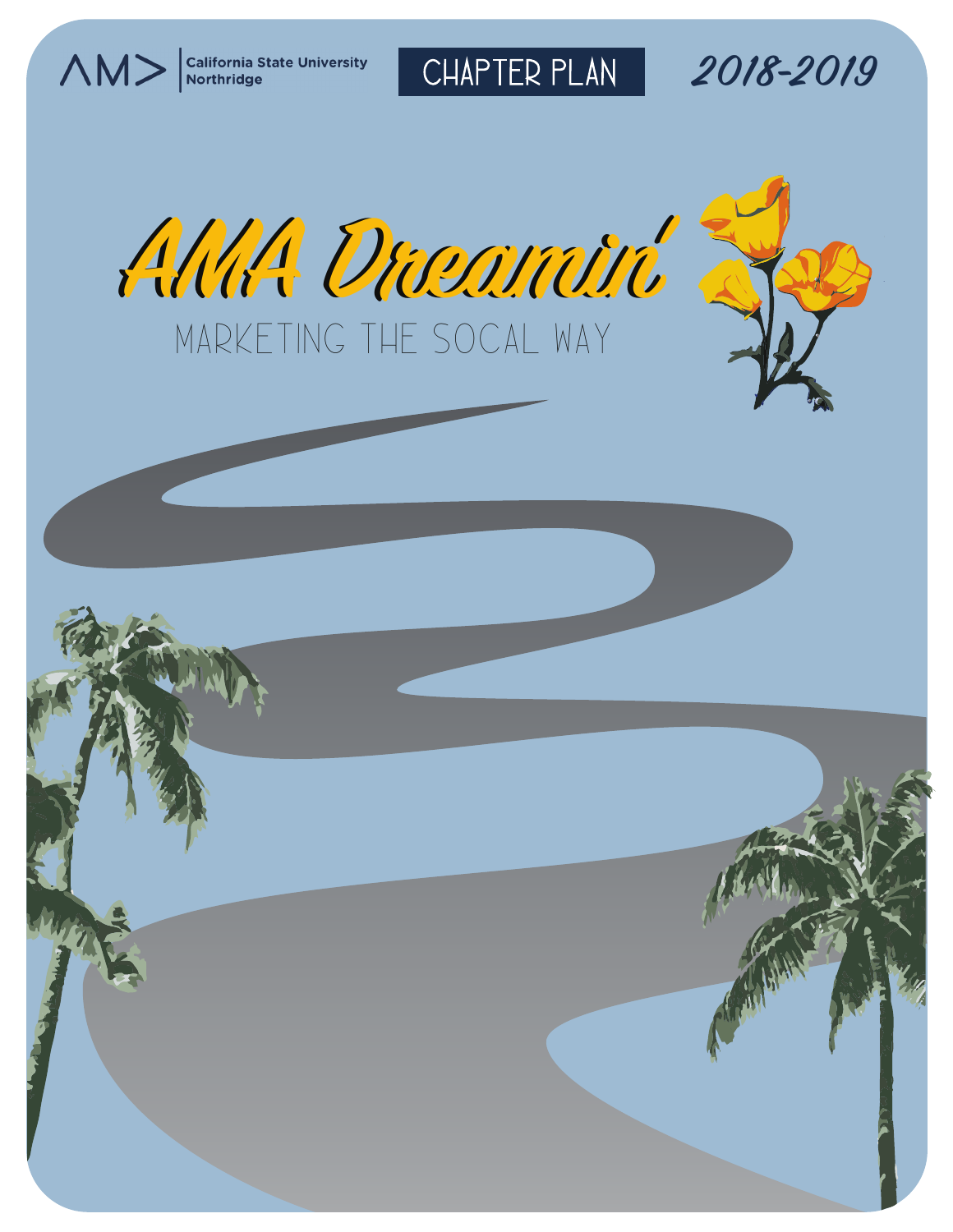

# AMERICAN MARKETING ASSOCIATION: CALIFORNIA STATE UNIVERSITY NORTHRIDGE

This Chapter Plan describes Matador AMA's goals and strategies for the 2018-19 year. The topics are in the following order:

| Püstops.                         | Page           |
|----------------------------------|----------------|
| CHAPTER OVERVIEW                 |                |
| PROFESSIONAL DEVELOPMENT         | $\overline{2}$ |
| COMMUNITY AND SOCIAL IMPACT      | $\overline{4}$ |
| FUNDRAISING                      | $\sqrt{5}$     |
| MEMBERSHIP                       | 6              |
| INTERNAL/EXTERNAL COMMUNICATIONS | $\overline{7}$ |
| CHAPTER OPERATIONS               | 9              |
| CALENDAR OF EVENTS               | 10             |
| <b>BUDGET</b>                    | 10             |

Advising Navigator Dr. Nora Moran

DRIVEN BY Matador AMA: Megan Baldado, Samantha garcia, jordan haney, jeanny olivares, andrea marca, anyssa payaslyan, eileen driscoll, henry marston, maiqui layaoen, Yenifer Rodriguez, Jesus Cerros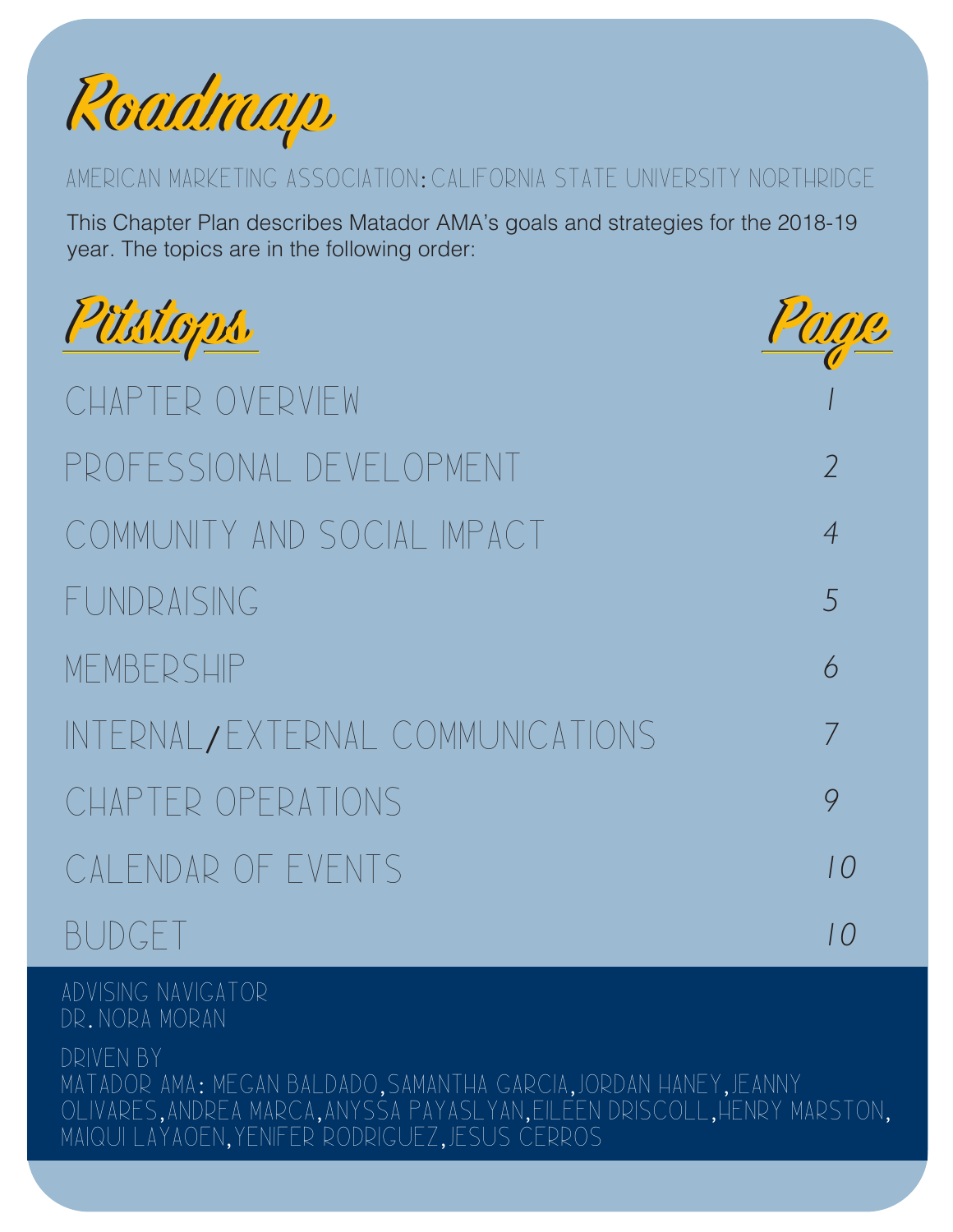# **Mission Statement**

Matador AMA will serve as a pivotal touch point for all students seeking guidance and resources for professional careers and leadership development in marketing.

# **Vision Statement for 2018 – 2019 school year**

Similar to Southern California, Matador AMA brings something to the table for every member of our organization. No matter what focus or interest a student may have, we want to provide the chance for those students to figure out their career path, and this year we plan to offer a diverse array of professional events for students so that they see all the opportunities available to them in the marketing field.

Another reason Southern California is important to us is that it brings people from all cultures and ethnic backgrounds together. CSUN also has an inclusive culture, and we want students to see the benefits of their environment. The differences in our culture is what makes us so unique and interesting. Diversity is also essential to creating the best workplace environment and the best opportunities for our members, and we want to create a space where all these members can come together and appreciate what skills they have to offer. Matador AMA plans to promote this social diversity though extensive outreach and targeted member engagement, as well as through collaborative planning with other campus and local organizations.

# **Theme for the 2018-19 Academic Year: "AMA Dreamin' "**

At Matador AMA, each year we choose a "theme" to guide our promotion and branding efforts. This year the theme is "SoCal" and the tagline is "AMA Dreamin', Marketing the SoCal Way."

Considering that most of our new members who join are unsure what specific marketing career they will pursue, using a theme that exemplifies exploration and identity was a highly relatable choice. We liked the idea of giving people a "map" to consider all the great opportunities that await them, many of which are right outside their door. We want to spotlight all of the different opportunities to network, volunteer, socialize, and grow as a professional in SoCal. We believe this is the best way to get students excited about getting involved with AMA.

We aim to foster a strong community through our collaborations with a variety of industries that represent our member's diversity and comradery. We also want to improve engagement with our members in a variety of ways this year, as our plan demonstrates. We believe the SoCal theme helps us achieve this goal, because it highlights all the reasons members should take pride in being a part of this particular SoCal community. Our goal this year is to make each member feel like a valued member of our organization, and help them see the value they all bring to our organization and the marketing community, and our theme helps reflect this.

# **Matador AMA Executive Board**

Powered by a passion for marketing, the CSUN American Marketing Association Executive Board constantly seeks ways to demonstrate how "Marketing the SoCal Way" will highlight the significance of marketing to students across the CSUN campus. We aim to provide opportunities and connections for our members they cannot obtain anywhere else. In doing so, we prepare ourselves for the professional world by overseeing directors, delegating tasks, and achieving goals in a professional manner.

| <b>Strengths</b>                                                                                                                                                                                                                                                                                                                                                                                                                                                                   | <b>Weaknessess</b>                                                                                                                                                                                                                                                                                                                                                                                                |
|------------------------------------------------------------------------------------------------------------------------------------------------------------------------------------------------------------------------------------------------------------------------------------------------------------------------------------------------------------------------------------------------------------------------------------------------------------------------------------|-------------------------------------------------------------------------------------------------------------------------------------------------------------------------------------------------------------------------------------------------------------------------------------------------------------------------------------------------------------------------------------------------------------------|
| An influential set of guest speakers and Firm Tours<br>Strong social media presence<br>Consistent brand<br>Dedicated and consistent executive board leadership quality<br>٠<br>4 Awards from ICC 2018<br>$\bullet$<br>Strong and diverse personalities amongst board members<br>$\bullet$<br>project an inclusive and welcoming atmosphere<br>Mash-Up offers a competitive advantage to CSUN students<br>$\bullet$                                                                 | Lack of Early Promotion for events<br>Low Member Involvement and Retention (lack of<br>incentive system)<br>Lack of Social Media Strategies & Use of analytics<br>$\bullet$<br>Poor utilization of metrics, research, and data analytics<br>$\bullet$<br>Lack of consistent engagement on AMA<br>$\bullet$<br>communications and (SMS/slack)Tabling Capacity<br>Poor upkeep of professional contacts<br>$\bullet$ |
| <b>Opportunities</b>                                                                                                                                                                                                                                                                                                                                                                                                                                                               | <b>Threats</b>                                                                                                                                                                                                                                                                                                                                                                                                    |
| Connecting with other clubs campus clubs/AMA chapters<br>Creating more member only opportunities (Internship<br>system)<br>Promoting across campus beyond the business school<br>Seeking out Sponsorships opportunities for members<br>Increase use of personal selling thru classroom talks<br><b>Hosting more Fundraisers</b><br>Offering more community outreach<br>Nazarian College Resources (Handshake & Matasync)<br>Promoting AMA LA events<br>Engaging Active CSUN Alumni | Time & money constraints for students<br>$\bullet$<br>Distance from other AMA chapters and professionals<br>$\bullet$<br>Lack of engagement due to students being in<br>$\bullet$<br>commuter school, busy schedule<br>Other business clubs on campus<br>$\bullet$<br>Image of a marketing association limits potential<br>$\bullet$<br>member recruitment                                                        |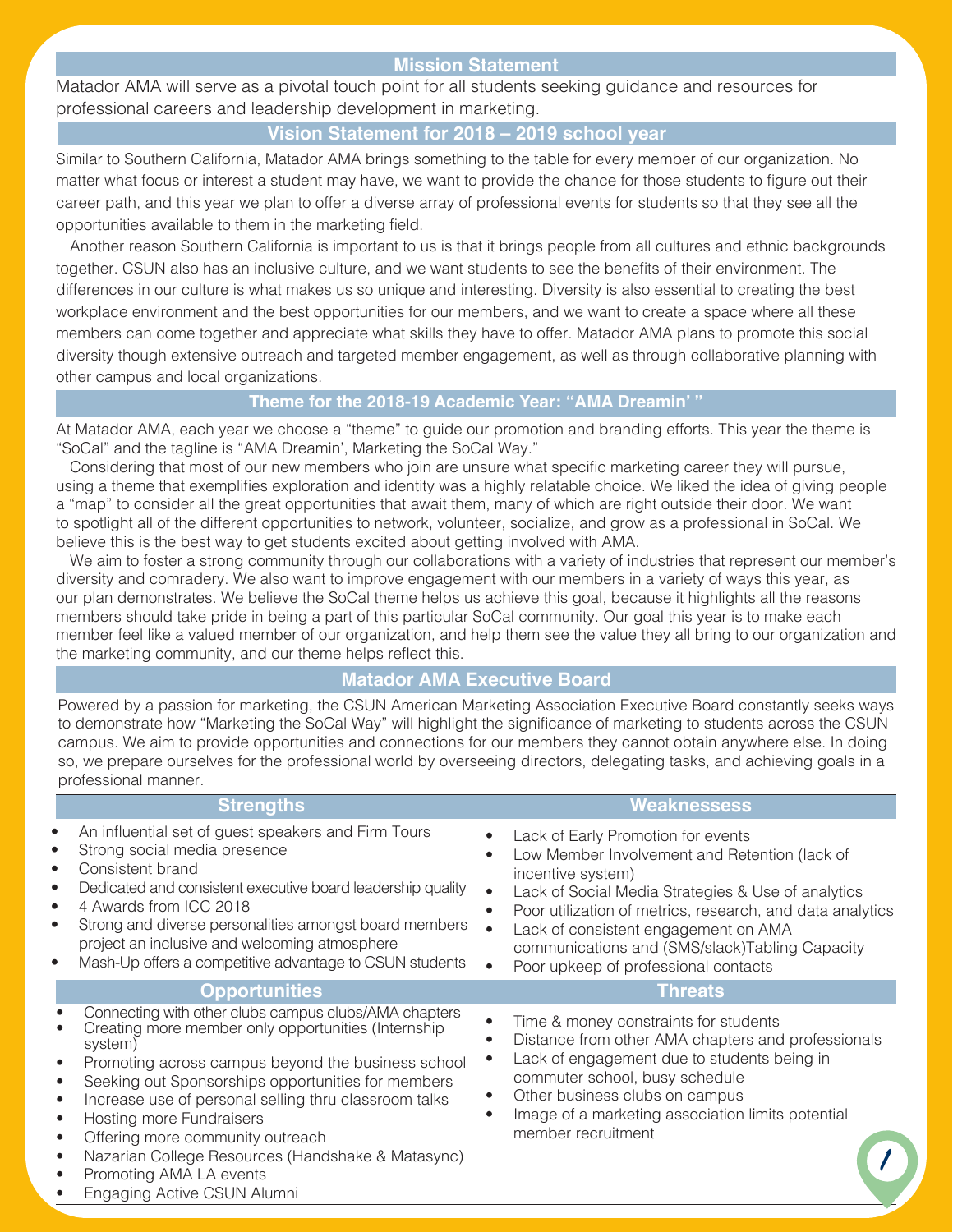This year, we plan to engage and develop members in a few ways:

• More targeted outreach:

• We are focused on understanding how we can best reach new audiences. We will continue the tactics that have been successful at getting new members—which includes tabling and social media outreach. We will implement a new outreach system centered on classroom talks and make a pitch in classes with relevant audiences. Additionally we want to expand our outreach and classroom pitches to other specific schools such as Communications, Art and Graphic Design, and CTVA. We will also work closely with the career center and their handshake platform to increase engagement through-out the entire business school.

• Member follow-up and; engagement:

• We plan on using more analytic tools to identify who our current audience is, and the best way to reach them. We have converted all our social media platforms into business accounts to achieve better, more accurate tracking. We also plan to use multiple features to foster engagement online, such as Instagram stories, polls, and Facebook event pages. We will focus more specifically on getting member feedback through surveys designed to see what events interest members. We will also updated our website and add new resources, such as member only content pages, and increased SEO to encourage member usage. Finally, we plan to promote our members more through incentive systems that highlight their involvement (e.g. member spotlights on social media). With all of these new tactics, we will start understanding who are members are and what they want, while giving them more personalized benefits as well.

# **Professional Develop**

The mission of Matador AMA's professional development section is to develop members' professional skills, hone members' networking abilities, provide internship opportunities, foster the connection between members and professionals, and expand members' knowledge about the industry. Matador AMA will offer these valuable opportunities to its members by hosting networking events such as the "Marketing Mash-Up," planning guest speakers with professional workshops, competing in AMA National competitions, and providing exposure to other forms of professional development activities.

The Career and Placement department, within Matador AMA, will be the key player to accomplishing the objectives of the Professional Development section. Career and Placement will work closely with Programs, Community Relations, and the Communications departments to ensure proper execution of events.

# **Marketing Mash-Up**

**Goal:** Host Matador AMA's Annual Marketing Mash-Up in Spring 2018, an opportunity for students to build connections with industry professionals, improve their networking skills, and establish potential relationships. **Strategy:** Communicate with professionals early in the academic year to build a network of invitees for Mash-Up for the Spring semester.

**Goal:** Acquire food sponsors to reduce Matador AMA costs and provide local businesses an opportunity to expand their reach.

**Strategy:** Begin contacting local businesses in the beginning of Spring 2019 with a sponsorship package that includes a recap of the Spring 2018 Mash-Up in order to exemplify the value of the event and the marketing opportunity.

**Goal:** Increase student and professional attendance from Spring 2018 Marketing Mash-Up each by 25%. **Strategy:** Social Media and Promotions, Communications, and Membership departments will develop an oncampus campaign to capitalize event promotion efforts towards a target market.

### **Timeline:**

- December: Create a list of professionals to contact and invite to Mash-Up
- December-January: Create and excel sheet of contact information
- Have a template of emails to send out to professionals
- Assign each department a list of professional to contact

| <b>Budget: \$1,100.00</b> | <b>Expected Outcomes:</b><br>A 10% increase in professional attendance from last<br>year's Marketing Mash-Up (30)<br>A 20% increase in student attendance from last<br>year's Marketing Mash-Up (62)<br>Increase and build relationships with professionals,<br>current, and future AMA members |
|---------------------------|-------------------------------------------------------------------------------------------------------------------------------------------------------------------------------------------------------------------------------------------------------------------------------------------------|
|                           |                                                                                                                                                                                                                                                                                                 |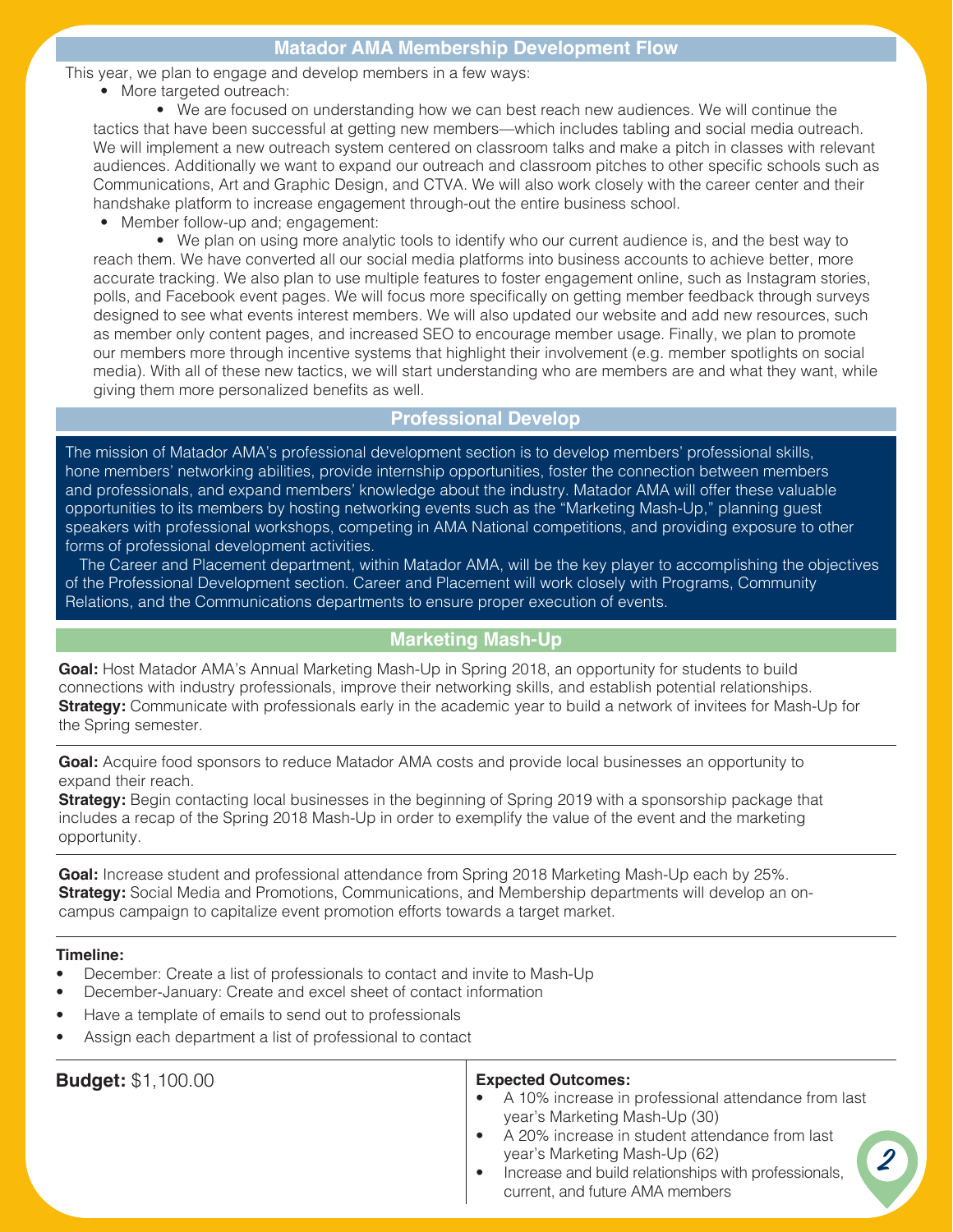# **AMA LA**

**Goal:** Increase the attendance of AMA LA Events and Activities by 50% from last year **Strategy:** Promote 1 AMA mixer, 1 professional event each month (via email, newsletter, and social media). Create Google Forms to see who will be attending and coordinate carpool arrangements to encourage attendance.

**Timeline:** Ongoing and continuous

### **Expected Outcomes:**

• Have approx. 10-15 members show up to each networking or social event that is hosted by AMA LA of our choice

# **Guest Speakers and Workshops**

**Goal:** Acquire guest speakers that will provide members with valuable professional development information and host 2 workshops (one per semester).

**Strategy:** Gather data on member's interests in specific careers/industry. Contact professionals in the marketing industry by tapping into current networks, alumni connections, past guest speakers, and utilizing CSUN's Career Education, Professional Development office, and Alumni Office to speak at member meetings.

**Goal:** Hold Executive Board Retreats prior to Fall/Spring semesters; conduct workshops to prepare a Chapter Plan and Annual Report.

**Strategy:** Prepare Chapter Plan and Annual Report worksheets prior to Executive Board Retreats.

**Timeline:** Ongoing and continuous

### **Expected Outcomes:**

- Host 12 guest speaker events a year (sixper semester)
- Host two workshops (one per semester)
- Hold two Executive Board Retreats (prior to Fall/Spring)

# **Firm Tours**

**Goal:** Maintain at least two firm tours a semester with a minimum of 10-15 attendees

**Strategy:** Start contacting companies and schedule firm tours in advance. Make a calendar of all upcoming events and holidays to avoid overbooking. Promote the firm tours at least two weeks in advance and make sure carpool runs smoothly and safely.

### **Timeline:**

• June-August: Make a list of marketing firms to tour and find contact information on who to contact. Begin sending emails to firms in August.

### **Expected Outcomes:**

- Hold 4 firm tours a year (2 per semester)
- Minimum of ten attendees per firm/agency tour

# **Professional Connections**

**Goal:** Build and maintain stronger relationships with the professionals we network with **Strategy:** Send seasonal cards to companies who participated in firm tours, speaker events and Mash up.

**Timeline:** Ongoing and continuous

### **Expected Outcomes:**

Better image for AMA that differentiates us from other clubs.

# **Resources and Opprotunities**

**Goal:** Develop a better system to promote internships

**Strategy:** Reach out to the Campus Career Center, LinkedIn, and other contacts for internship opportunities. Make a Google Doc that includes all the internships. Work with the communications department to add a tab on the website that only members can access.

**Timeline:** Ongoing and continuous

### **Expected Outcomes:**

• Provide regular list of intern opportunities on the member website.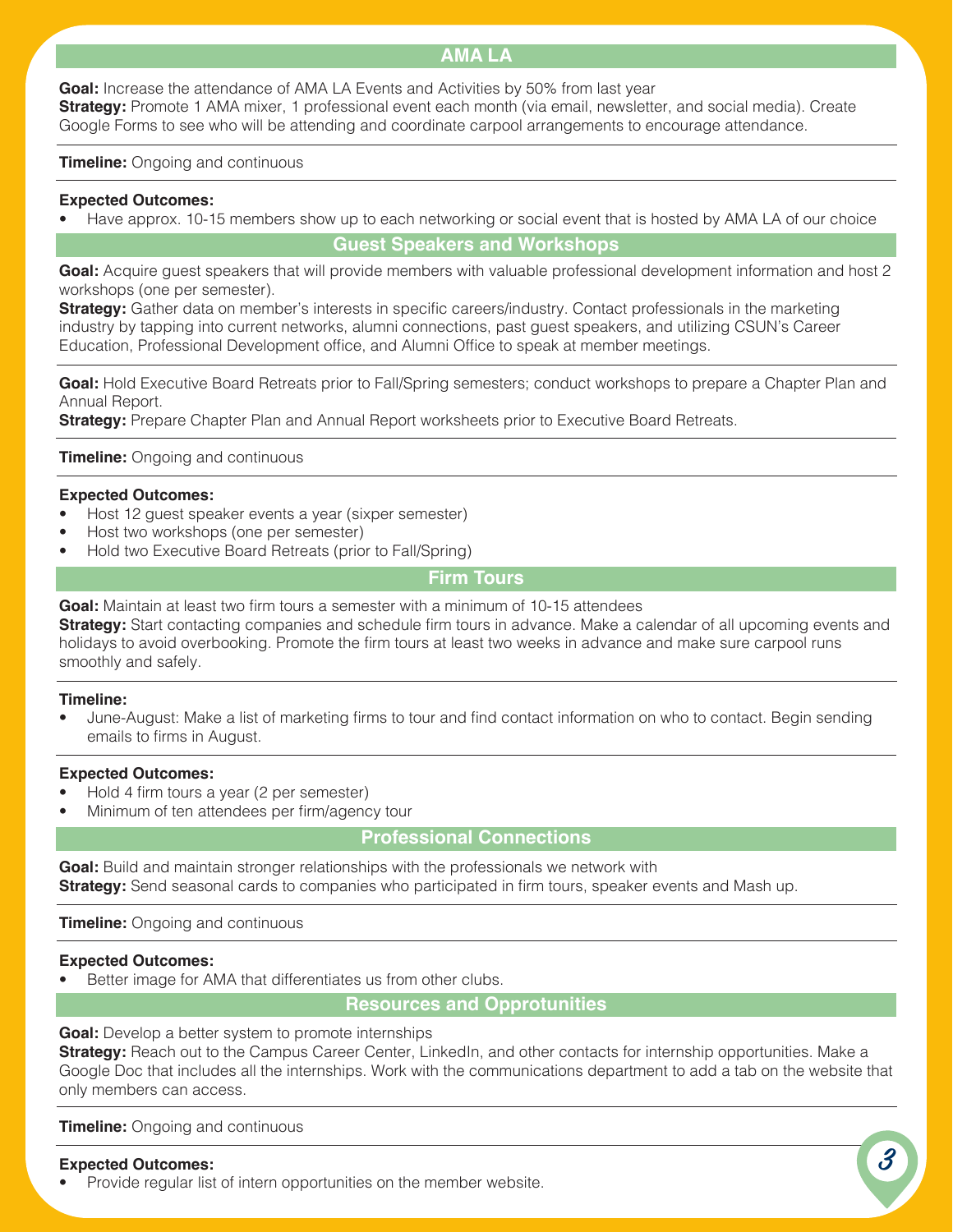# **AMA ICC**

**Goal:** Matador AMA members will attend AMA National's International Collegiate Conference in New Orleans, and compete in: Outbound Sales Competition, Perfect Pitch Competition, SABRE Business Simulation, Best Community and Social Impact Video Competition, AMA Collegiate Website Competition, AMA Conference T-Shirt Theme Competition, and AMA Marketing Week.

**Strategy:** Members will apply to competitions in fall. Members will go through an application process to attend the AMA ICC trip funded by Matador AMA, and selected members will apply for supplementary funding through the Matador Involvement Center.

**Timeline:** Ongoing and continuous

### **Expected Outcomes:**

- Members will submit applications for at least 4 competitions
- Six members will attend AMA ICC

# **AMA Western Regional Conference**

**Goal:** Be more involved in the planning of the AMA Western Regional Conference **Strategy:** Maintain strong communication with local chapters, and assist with sharing, ideas, contacts in regular meetings about the event.

**Goal:** Bring at least 6 members to participate in the event **Strategy:** Start promoting the event in October, and provide a carpooling system to encourage attendance

### **Timeline:**

- August- November: Participate in virtual meetings with local chapters.
- October: Begin Promotion

### **Expected Outcomes:**

At least 6 Matador AMA members attend the conference and represent CSUN

**Alumni**

**Goal:** Make an alumni contact list with at least 50 alumni contacts **Strategy:** Organize a list of all Alumni with their name, year graduated, position of AMA, Job title, contact info. Get updates from the marketing department and Alumni Office.

**Goal:** Arrange an Alumni Mixer for AMA Professionals, to build strong connections between alumni in local firms and our organization.

**Strategy:** Email all professionals that expressed interest in the mixer with updated times and information with a formal invitation to the event. Get select alumni who are interested in chairing the event to help with outreach. Have AMA members help set up event.

# **Timeline:** Ongoing and Continuous

### **Expected Outcomes:**

- Maintain contact with alumni through regular emails using list
- Hold at least one event including attendance of CSUN alumni

# **Community and Social Impact**

For Community and Social Impact, Matador AMA will provide opportunities for members to learn and build social skills while associating with the community. By partnering with local organizations, Matador AMA will establish its brand and encourage members to build relationships with local organizations. In addition, Matador AMA will connect with other organizations on campus to extend opportunities. To achieve this goal, the Community Relations department will work closely with the Programs Department to plan and execute socials and events. The success of our community and social impact will be measurable by recording the Matador AMA attendance and involvement per event.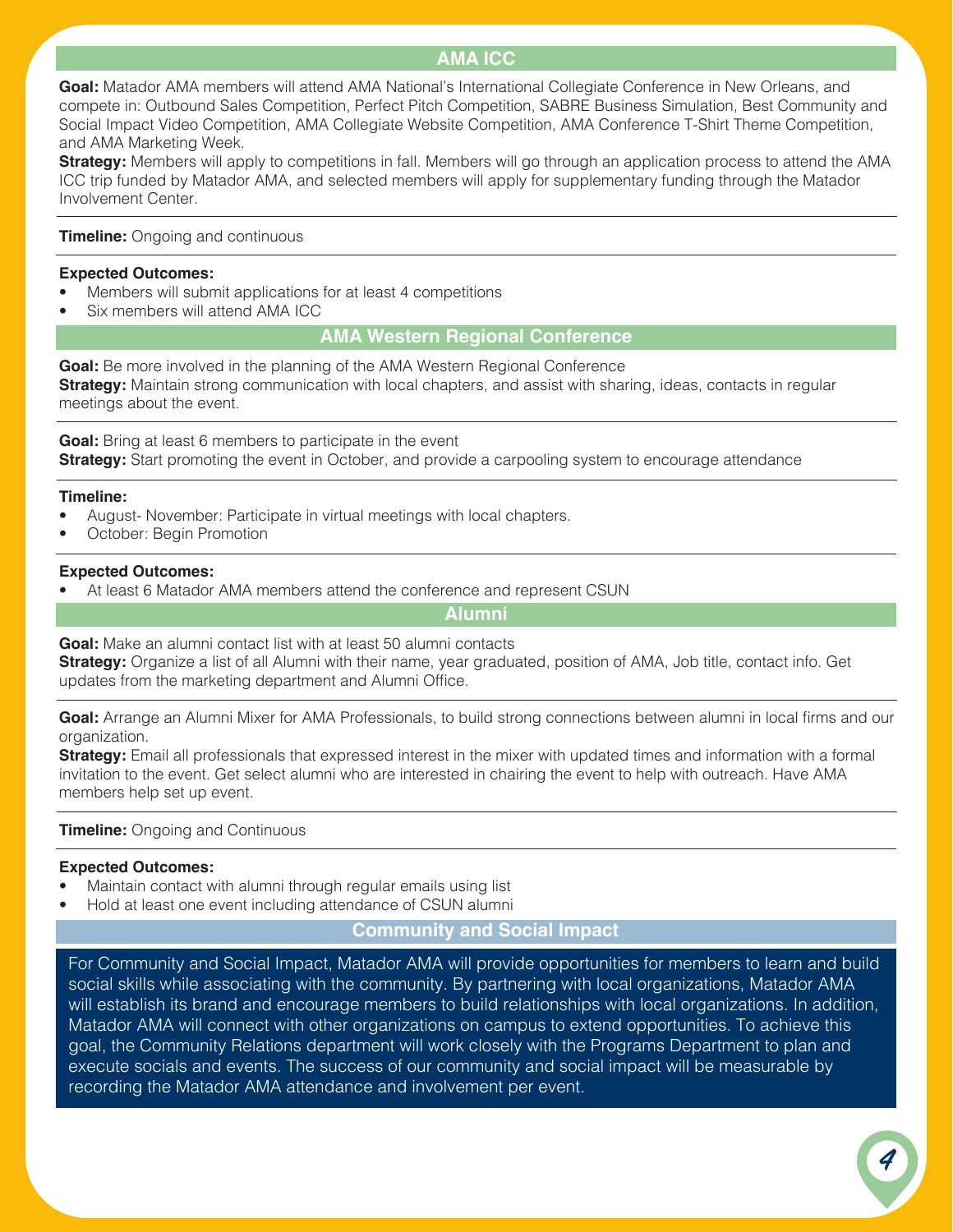# **Implement New Fall Social/Fundraising Event**

Goal: Host an event to give students the opportunity to connect with their fellow colleagues and collaboration while raising funds for AMA

**Strategy:** Determine targeted outreach strategy to bolster attendance, utilize promotional resources like social media, weekly newsletters, and flyers to raise awareness to generate a successful outcome.

### **Timeline:** Ongoing and Continuous

# **Budget:** \$800 **Expected Outcomes:**

• Hold event with at least 50 people in attendance

# **Community and Social Impact Video Competition**

**Goal:** Enter the Best Social Community Impact video competition again this year and create a video that represents a non-profit, similar to last year's submission

**Strategy:** Multi-media productions and community relations departments will collaborate to choose a cause. Create a detailed storyboard and mood board to initiate organized planning and consistent branding.

**Timeline:** Refer to calendar for details

# **Expected Outcomes:**

• Produce a video that can be used by the nonprofit and that places in the competition

# **Charity Events**

**Goal:** Find a Non-profit to support through community service and have at least two events where AMA volunteers. **Strategy:** Conduct research into local organizations to support, and survey members about their interests in organization. Promote events on all social media platforms and use the member incentive system to encourage attendance for both events. Keep in contact with the organization as to continue an ongoing relationship.

### **Timeline:**

- July-August: Make a list of non-profits to host volunteer events and find contact information.
- Ongoing and continuous: Begin setting up volunteer events

# **Expected Outcomes:**

• Have 15 or more Matador AMA members participate in volunteer events.

# **Fundraising**

Matador AMA strives to raise \$1,050 in revenue in the 2018-19 academic year. Our fundraising events will promote beneficial and exciting experiences. Aside from raising revenue to support operations, Matador AMA aims to raise additional funds to send members to AMA's International Collegiate Conference. Fundraising will involve participation from several departments including Programs, Community Relations, and Communications. Community Relations is vital in the success of fundraising and Programs and Communications will support in the implementation of events designed to raise funds. Fundraising will be evaluated whether the dollar amount goals were met, as well as comparing the amount of funds raised to the amount raised in the 2017-18 year. Surveying attendees at fundraisers will determine whether to hold the event again or if particular changes should be made.

# **Sponsorships**

Goal: Receive at least one corporate sponsorship by end of Spring 2019 **Strategy:** Research businesses who are already partnered with CSUN and reach out to their primary contact through email. Redevelop a "sponsorship package" to make this more appealing for organizations

**Goal:** Run 2 successful fundraisers, one per semester. One Fundraiser will be held at Neon arcade to strengthen our relationship with this business.

**Strategy:** Research Dave and Busters and other close by attractions to hold another fundraiser, begin building connections with them and negotiating terms of the event and fundraising opportunity. Promote fundraising events on all social media platforms at least two weeks in advance.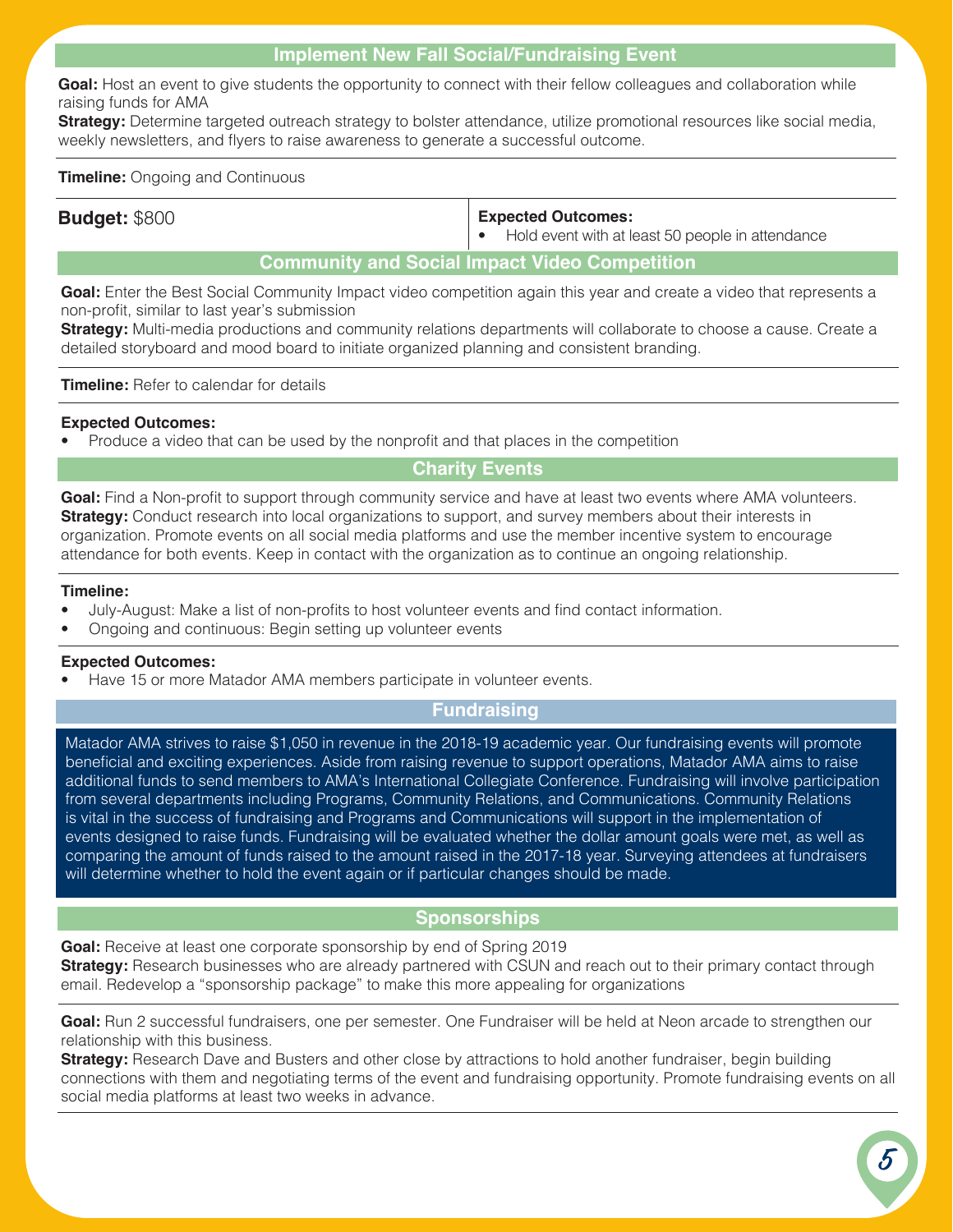**Goal:** Obtain at least 2 food sponsors for both semesters for this school year **Strategy:** Reach out to local restaurants in the Northridge area. Explain the benefits of how their food donation would help promote their business (such as special shout-outs on out social media, website and newsletter).

# **Timeline:**

• July-August: Make a list of nearby locations and find out the primary contact information

### **Expected Outcomes:**

- Gain one corporate sponsor
- Hold at least 2 fundraisers that raise significant funds for AMA
- Have a food sponsor for every member meeting

# **Social Events**

**Goal:** Increase the number of social events (including some open to Alumni) to at least 2 per semester to strengthen the relationships between current AMA members and network with AMA Alumni.

**Strategy:** Set dates and budgets for each event early in the semester. Use research to find out what type of social events members would be more likely to attend.

Goal: Increase the turnout to social events to have at least 15 attendees per event

**Strategy:** Start Promotion as early as 1-2 weeks prior to each social event. Promote and explain through social media all of the benefits and details of going to these socials. Have at least 5 executive board members show up early to welcome members at each social event. Use the member incentive system to reward member attendance at social events.

### **Timeline:** Ongoing and continuous

### **Expected Outcomes:**

- Have at least 10 AMA Alumni attend social events
- Have at least 15 members attend planned social events

# **Membership**

As we did last year, Matador AMA has bundled membership pricing and will centralize collection of all membership funds (and then forward one check to AMA National). The department will aim to maintain student national membership in the organization with an incentive system as well as encourage members to take on larger roles within the association. Additionally, the Membership department's goal will be to increase awareness of the marketing department and club across the university. Interactive tabling will be utilized to help boost recruitment and maintain visibility. Lastly, membership will strive to effectively track members and process membership information. The Membership department will work closely with the Communications and Social Media and Promotions departments to plan and execute strategies. The Membership department will utilize the Social Media and Promotions and the Communication Departments to distribute information to our subscribed members as well as helping acquire new ones. Membership success will be determined through the results of the Incentive System, this illustrates the activity level of members and who to approach for potential Executive Board members. Current Members: 57.

# **National Membership**

**Goal:** Increase recruitment by at least 15 members, to surpass member numbers from last year.

**Strategy:** Explain the benefits of the price change to new or returning collegiate members. Promote discounted membership for the first two weeks. Continue regular social media posts, bi- weekly Newsletters. Make sure all time slots for tabling are met through Doodle (application) to increase promotion. Have board members complete at least two classroom pitches. Focus on pitches to non-marketing students and freshman by targeting lower division courses and classes outside of the business school.

**Timeline:** Ongoing and continuous.

# **Expected Outcomes:**

• Gain at least 15 more members by the end of Spring 2019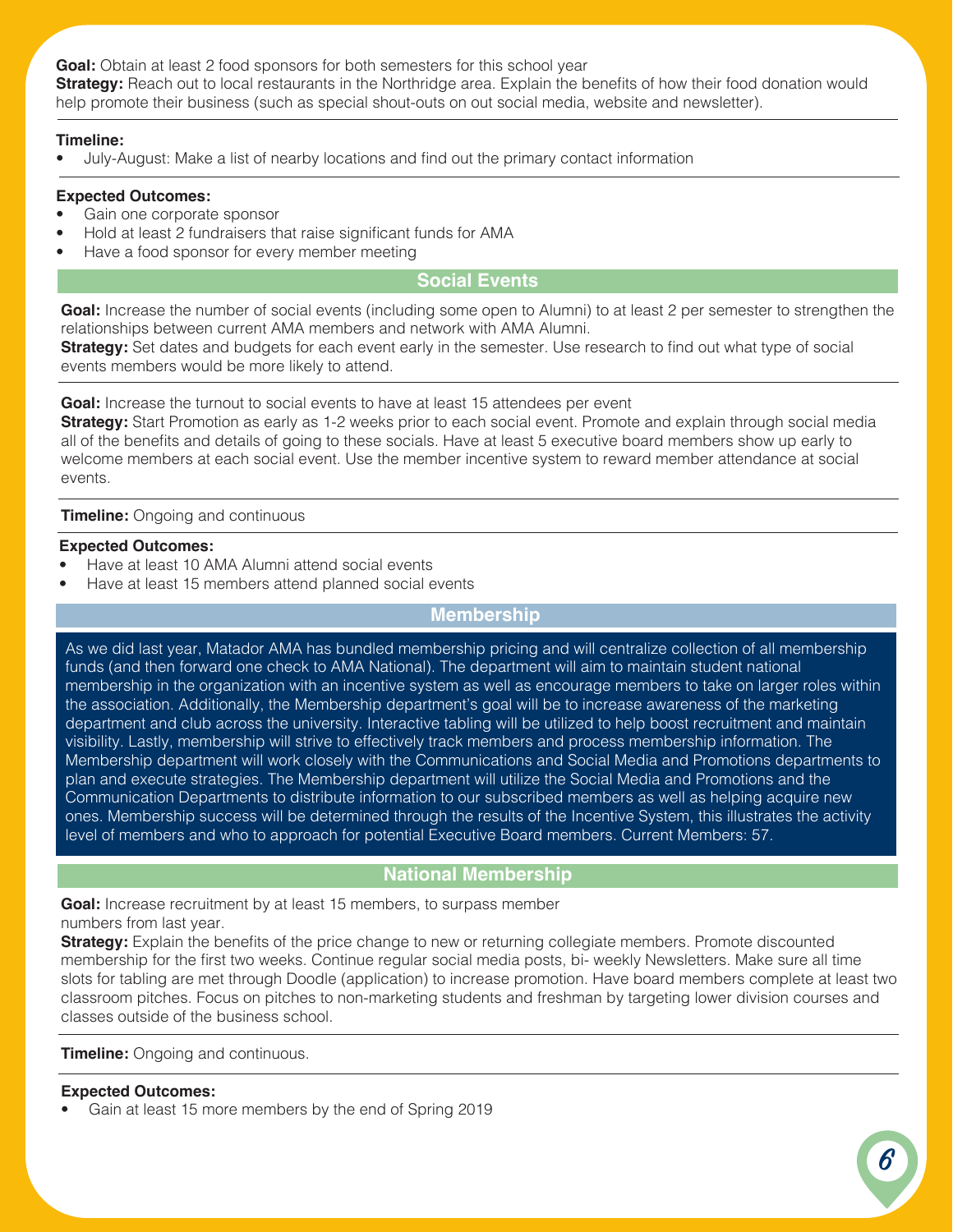# **Marketing Week**

Goal: Host diverse events to allow for students to immerse in the marketing world and gain opportunities to network with professionals. Recruit new paid National AMA members through these promotions.

**Strategy:** Have events planned and lined up for each day of the week and promote the benefits of participating in each event. Events will include a Study Room, Resume Workshop, General Assembly event, Guest Speaker, Fundraiser, and Friday Movie Night Social. Promote using integrative and creative social media posts to target students across CSUN campus. Table all week as well as table at least one day in a different location on campus to promote outside the business school..

### **Timeline:**

• September - October: Start preparing for events. (Refer to calendar for details.)

| <b>Budget: \$300</b>           | <b>Expected Outcomes:</b><br>Increase AMA visibility through increased event<br>$\bullet$<br>attendance and promotions<br>Obtain 5 new members in October as the result of<br>$\bullet$<br>these promotion efforts |  |  |  |
|--------------------------------|--------------------------------------------------------------------------------------------------------------------------------------------------------------------------------------------------------------------|--|--|--|
| <b>Member Incentive System</b> |                                                                                                                                                                                                                    |  |  |  |
| .                              |                                                                                                                                                                                                                    |  |  |  |

**Goal:** Begin the new incentive system for keeping track of member attendance. **Strategy:** Keep an attendance spreadsheet to keep track of attendance. Implement "Member of the Month" , and announce winners in monthly meetings. Use social media post to showcase the winners.

**Timeline:** Ongoing and continuous

### **Expected Outcomes:**

- Increase participation and attendance at monthly events
- Award at least 5 members who attend regularly during 2018-2019

**Tabling**

# **Goal:** Improved and structured tabling strategy

**Strategy:** Create a "Table pitch" to prepare members with talking points. Update tabling supplies (e.g. add more giveaways and SWAG).Create "lead" list for interested members.

# **Timeline:** Ongoing and continuous.

# **Expected Outcomes:**

Increase number of leads with more effective tabling.

**Member Involvement** 

Goal: Increase member engagement by determining their interests in events. **Strategy:** Create surveys to determine member interests, to design more engaging events for members and determine barriers to participation in different events

**Timeline:** Ongoing and continuous.

# **Expected Outcomes:**

- Get 60% of members to participate in survey
- Share findings with the Eboard to assist withfuture event planning

# **Internal/External Communication**

For external communications, we will continue the use of "Matador AMA" for all communication purposes rather than "CSUN" AMA. Matador AMA members will receive all information regarding Matador AMA, AMA Los Angeles, and AMA National through weekly newsletters, flyers, and classroom talks. The Communications, Social Media/Promotions, Multi-Media Productions departments, along with the AMA Ambassador will increase members' knowledge of chapter activities and current events while strongly encouraging participation. Social Media presence will be available on a variety of platforms to engage interaction between members and illustrate past, present, and upcoming events. For internal communications, board members will utilize platforms such as Slack, Dropbox and other similar applications to efficiently maintain transparent communication among departments.<br>Communication success will be measured by comparing numbers from the beginning of the year. This will

**7** Communication success will be measured by comparing numbers from the beginning of the year. This will a linclude gaging the number of open/click rates on MailChimp, followers/engagement across all Social Media platforms, and measuring Executive Board reactions on Slack (application) for internal communications.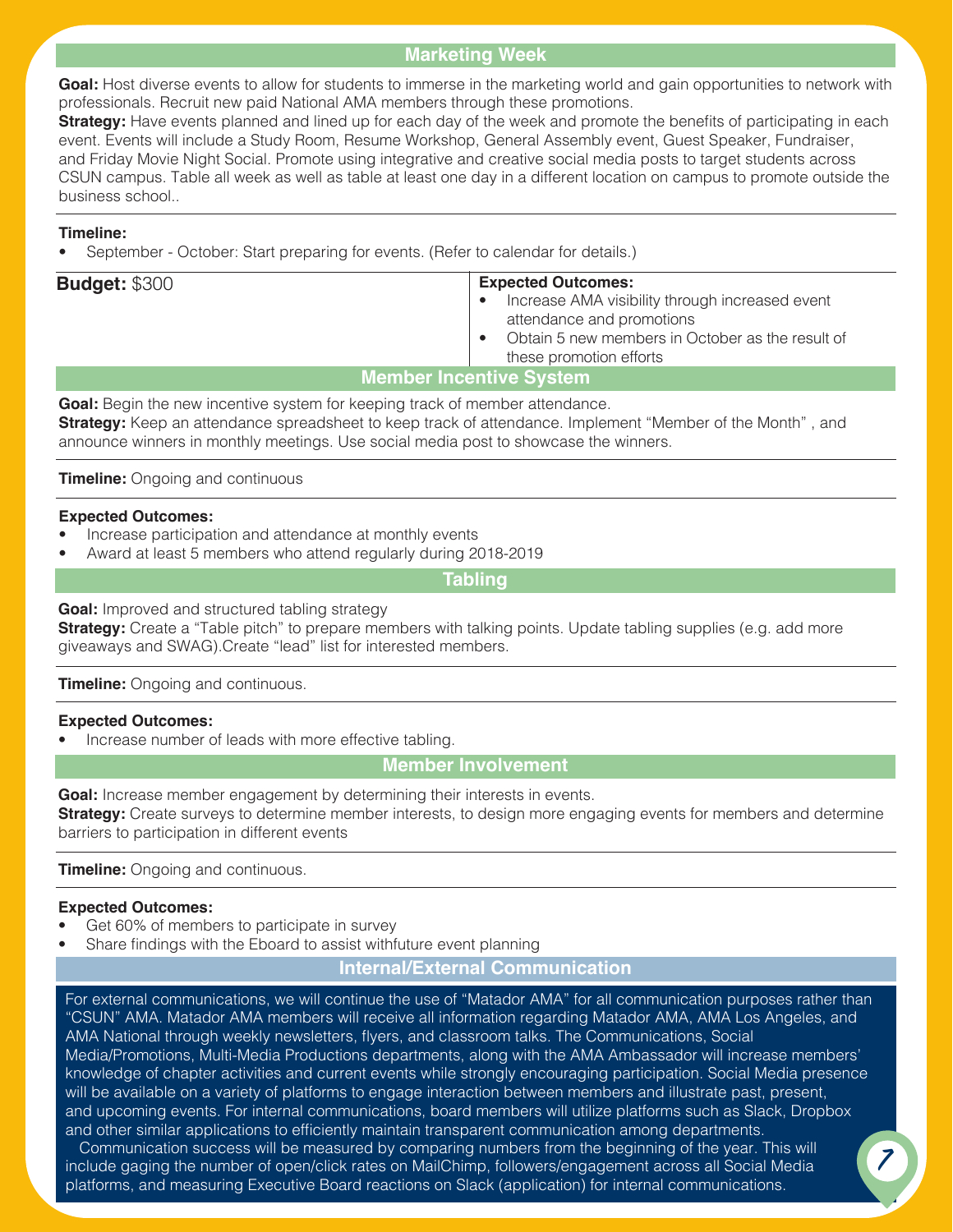# **Executive Board Communications**

**Goal:** Strengthen professional communication between all Board Members to deliver information and address potential issues.

**Strategy:** Utilize Slack (app.), e-mail, along with personal text message or phone call, nudging individuals to acknowledge unaddressed matters (making professional communication a priority). Provide rewards to those Eboard members who consistently react on time

**Timeline:** Ongoing and continuous.

### **Expected Outcomes:**

• Improve engagement on slack from past year (to 70% on all communications).

**Internal Documentation**

**Goal:** Maintain important documents, photos, and videos in a centralized location for Board and Committee members to retrieve.

**Strategy:** Photos and videos documenting meetings and events will be placed in a Dropbox; files and documents are uploaded onto the Matador AMA Canvas webpage.

**Timeline:** Ongoing and continuous.

### **Expected Outcomes:**

• Centralized location for all Matador AMA related documentation.

# **Matador AMA Website**

**Goal:** Develop high quality website to engage members and place in ICC competition. **Strategy:** Update, innovate and maintain AMA website with current information and upcoming events. Create a member portal for exclusive access for information for members (including internship and job openings and power point slides from guest speakers) and develop a special member spotlight page (to focus on member of the month, etc.)

**Timeline:** Ongoing and continuous.

### **Expected Outcomes:**

Improve impression and click thru rates from previous years

# **Social Media**

Goal: Increase member engagement and exposure on all social media platforms by posting and gaining more followers.

**Strategy:** Utilize more personal branding in all platforms by including more member focused storytelling, highlighting Executive Board members and other members. Create and abide by a content calendar to ensure posts go out regularly. Have an active story and create Instagram highlight tags to increase awareness. Implement business accounts in all social media platforms to measure engagement.

**Timeline:** Ongoing and continuous.

### **Expected Outcomes:**

- All Matador AMA platforms are active, engaging, and up-to-date.
- Increase awareness and; engagement in all social media platforms by 15%

# **AMA Marketing Minute (Newsletter)**

**Goal:** Improve newsletter strategies to increase member engagement.

**Strategy:** Synchronize emails, newsletters and social media posts, to be sent at a time members will most likely read (based on research/past experience). Add an internship section and other events to the newsletters, which can prompt more interest in both newsletter and website.

**Timeline:** Ongoing and continuous.

### **Expected Outcomes:**

• Increase last year's newsletter overall open and click through rates for each semester by 5%.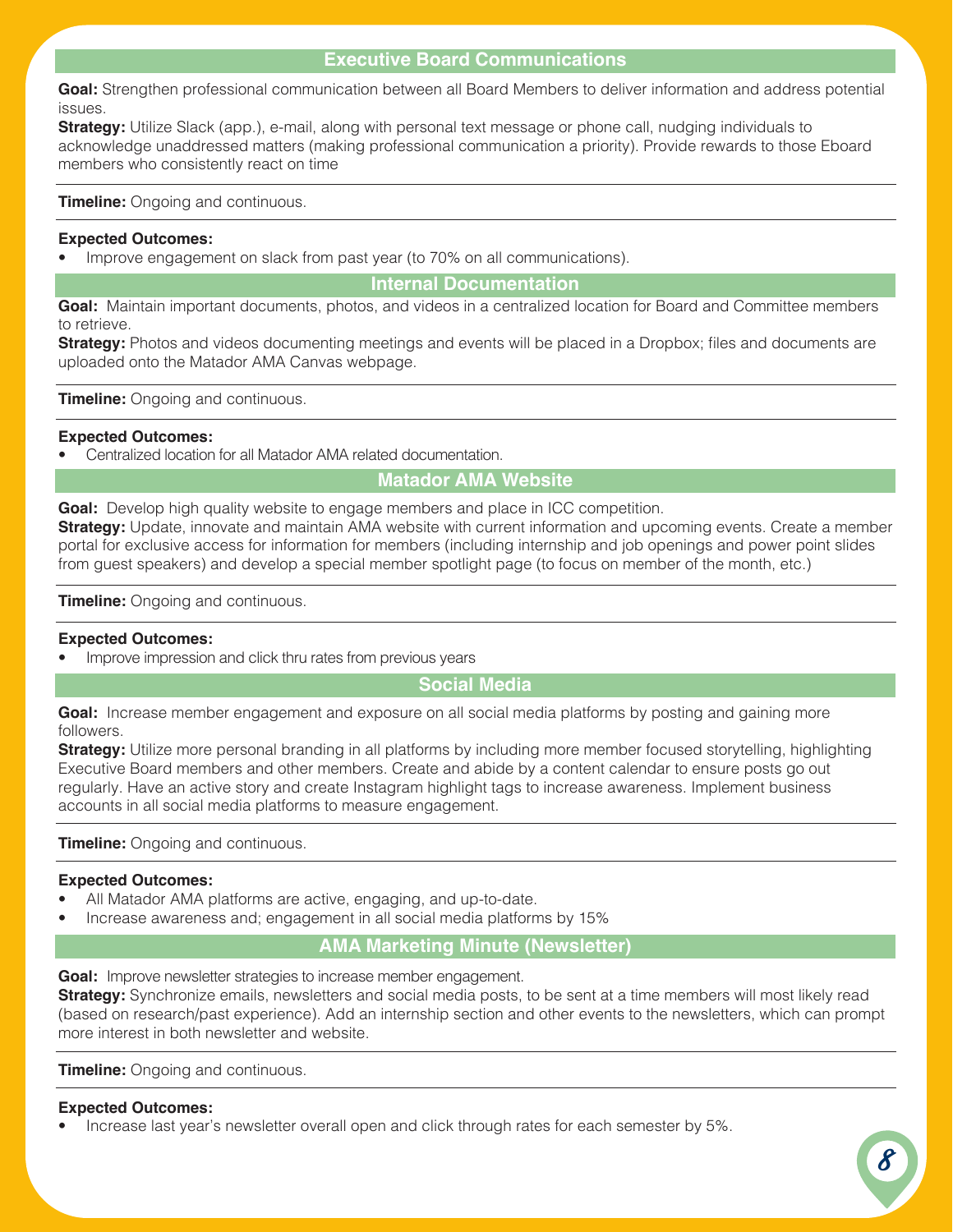# **Chapter Operations**

Matador AMA operations will ensure that all members of the Executive Board constantly work towards achieving the overall goals of the organization as well as consistently conveying the values and benefits of club involvement. Each member of the Executive Board will be held accountable for the tasks and duties outlined for their department. Stringent record keeping by the Finance department will allow financial success to be transparent and well maintained. Each member will work towards strengthening the Matador AMA brand by projecting the vision and values of the organization. To further progress as an organization, Matador AMA will continue to adapt to the continuous changes. Matador AMA plans to conduct surveys to collect feedback from members. The Executive Board will plan and attend retreats in which incoming board members will have an opportunity to learn from existing and departing Executive Board members. This retreat will also serve to establish the organization's goals and implementation strategies. Along with hosting retreats for Executive Board members we will have a director onboarding activity to train and familiarize new directors with Matador AMA's operations.

### **Finance**

**Goal:** Keep organized record of all forms/receipts

**Strategy:** Make record of all forms and receipts the same day as received. Scan/copy all records. Maintain electronic file for all records. Upload files to canvas and personal flash drive, to keep ongoing record of activities

### **Goal:** Efficiently use all of AS Budget

**Strategy:** Budget to events according to regulations and requirements set forth by AS. Make sure to spend all of budgeted money for each event and other specific allocations

#### **Goal:** Implement a petty cash account

**Strategy:** Learn more about this accounting method. Work with AS Agency/Budget rules. Set up a written document explaining the use, methods and guidelines of having a petty cash fund.

#### **Timeline:** Ongoing and continuous.

#### **Expected Outcomes:**

- Efficient communication with Executive Board and maintain equal understanding
- Use our allocated money in the most effective ways for our events and future

### **Operations**

**Goal:** To streamline the documentation of club activities in a central location to maintain transparency and consistency within the organization.

**Strategy:** Have one working calendar for all club departments to input events and activities, this calendar will be publicized on the Matador AMA website.

**Goal:** Each Executive Board member is accountable for all expectations associated with the position. **Strategy:** Prepare an individualized contract outlining each Executive Board member's position and duties. The contract will be signed and constitutes their commitment to the position.

Goal: Identify strengths and weaknesses of the club and correct them before the end of each semester. **Strategy:** Send a survey out twice a semester asking Matador AMA members how the association can be improved.

### **Timeline:** Ongoing and continuous.

#### **Expected Outcomes:**

- Each Executive Board member gains leadership experience.
- Analyze and improve internal operations with aid from members' feedback.

### **Retreats**

Goal: Create an opportunity for the new Executive Board to receive training on all positions and establish working relationships with each other, ensuring cohesiveness in operations.

**Strategy:** Hold a retreat allowing new board members to familiarize themselves with their duties and network with current board members. Provide each Executive Board member with a binder containing a training manual for his or her position. Have a team building activity to strengthen relationships among the Executive Board.

### **Expected Outcomes:**

**Timeline:** Refer to calendar for details.

**9**

New board members are confident in their position and strong relationships are built within the Executive Board team